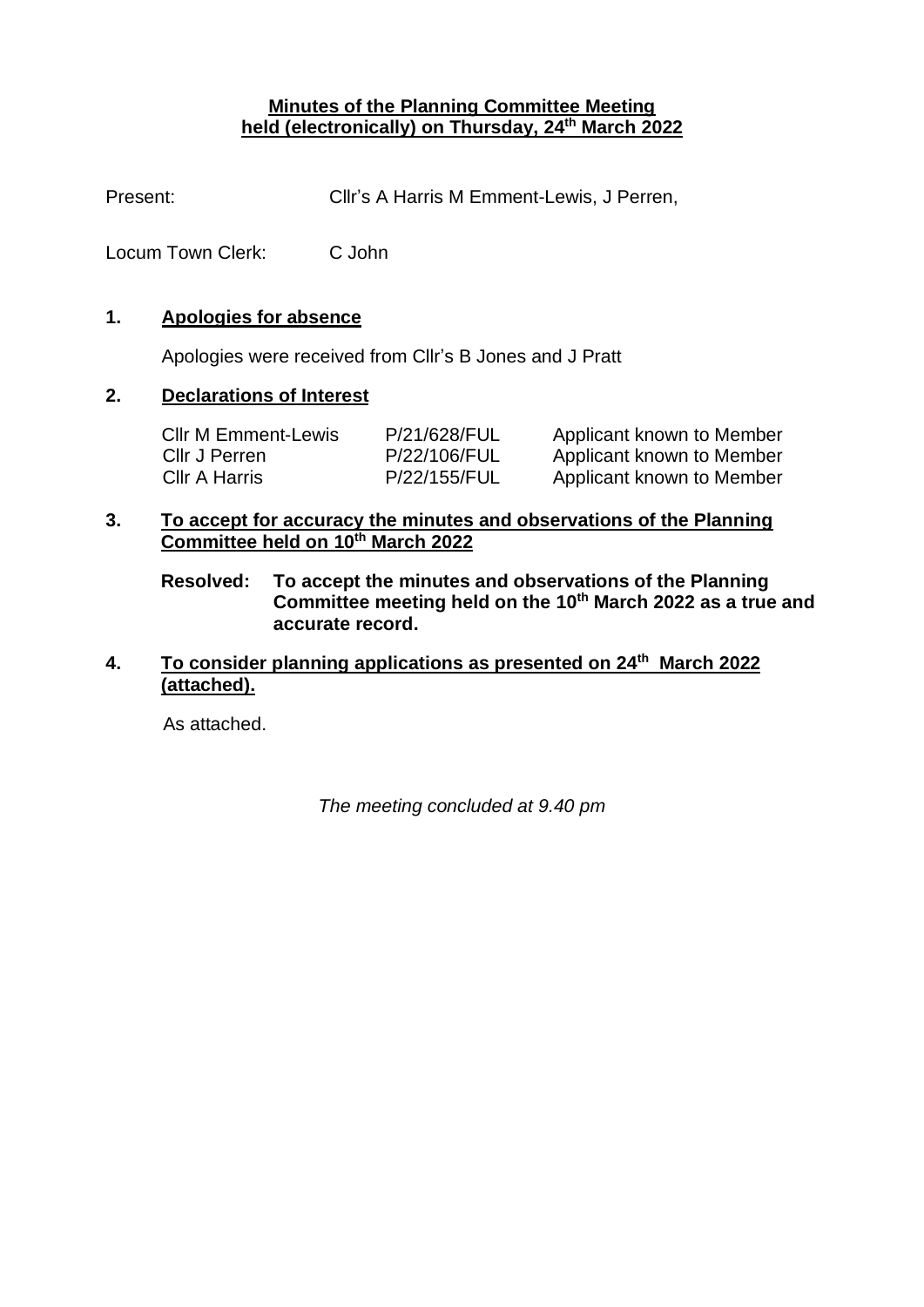Porthcawl Town Council



# PLANNING APPLICATIONS FOR CONSIDERATION BY THE PLANNING COMMITTEE (Electronically) 24<sup>th</sup> March 2022

| <b>APPLICATION</b>                                                                                                                                                                                                                           | <b>COMMENTS</b>                                                                                                                                                                                            |
|----------------------------------------------------------------------------------------------------------------------------------------------------------------------------------------------------------------------------------------------|------------------------------------------------------------------------------------------------------------------------------------------------------------------------------------------------------------|
| P/21/628/FUL                                                                                                                                                                                                                                 |                                                                                                                                                                                                            |
| Mr D Godbeer<br><b>Fairways Hotel</b><br><b>West Drive</b><br>Porthcawl<br>Temporary consent for 3 years to site a coffee kiosk to side<br>of hotel and erect a prefabricated covered area adjacent to<br>hotel entrance [amended proposal]. | To defer this planning application to<br>the next planning committee meeting<br>for consideration. Due to Councillors<br>declaring an interest the meeting was<br>not quorate to discuss this application. |
| P/22/86/FUL                                                                                                                                                                                                                                  |                                                                                                                                                                                                            |
| Mr R Clee<br>6 Oaktree Drive<br>Porthcawl                                                                                                                                                                                                    | No objection                                                                                                                                                                                               |
| Partially remove rear structure; construct single storey                                                                                                                                                                                     |                                                                                                                                                                                                            |
| side/rear extension.                                                                                                                                                                                                                         |                                                                                                                                                                                                            |
| P/22/102/FUL                                                                                                                                                                                                                                 |                                                                                                                                                                                                            |
| Mr J Phillips<br>7 Acacia Avenue<br>Porthcawl<br>Remove conservatory; construct two storey side extension;<br>single storey rear extension.                                                                                                  | No objection                                                                                                                                                                                               |
| P/22/106/FUL                                                                                                                                                                                                                                 |                                                                                                                                                                                                            |
| Mr R Hnyda<br>14 Kittiwake Close<br>Porthcawl<br>Partial demolition of existing dwelling and garage; construct<br>two storey side extension; single storey side and rear                                                                     | To defer this planning application to<br>the next planning committee meeting<br>for consideration. Due to Councillors<br>declaring an interest the meeting was<br>not quorate to discuss this application. |
| extension.                                                                                                                                                                                                                                   |                                                                                                                                                                                                            |
| P/21/221/FUL<br>Mr S Evans<br>345A-345C New Road<br>Porthcawl                                                                                                                                                                                | No objection                                                                                                                                                                                               |
| Siting of a storage container approx 6m x 2.4m on yard at<br>rear of shop for storage of items sold in shop.                                                                                                                                 |                                                                                                                                                                                                            |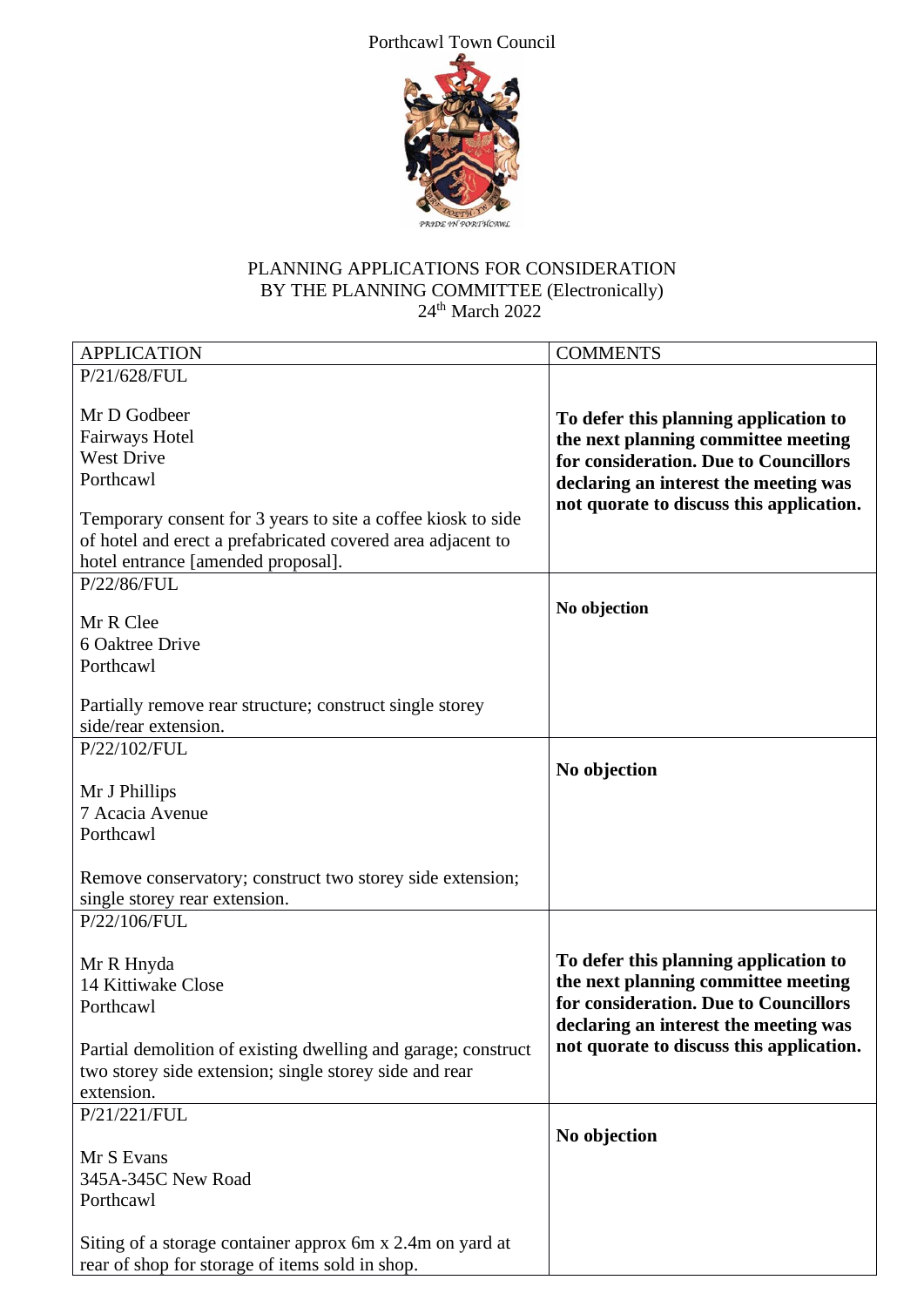| P/22/110/FUL                                                |                                                              |
|-------------------------------------------------------------|--------------------------------------------------------------|
|                                                             | Objection                                                    |
| Mr C Lewis                                                  |                                                              |
| 3 Clevis Crescent                                           | Fence too high and shed not in keeping<br>with street scene. |
| Porthcawl                                                   |                                                              |
|                                                             | <b>Additional documents supplied by Cllr A</b>               |
| Retention of shed, covered area and 2m high boundary wall,  | Harris to be attached to response to                         |
| new raised lawn with underground water storage tank,        | BCBC.                                                        |
| removal of existing trees and new landscaping within front  |                                                              |
| garden.                                                     |                                                              |
| P/22/137/FUL                                                |                                                              |
|                                                             | No objection                                                 |
| Mr A Edwards                                                |                                                              |
| 1 Heol Fair                                                 |                                                              |
| Porthcawl                                                   |                                                              |
|                                                             |                                                              |
| Replace flat roof on bay window with hipped roof; replace   |                                                              |
| sloping roof on garage with pitched roof and replace garage |                                                              |
| door with door and window; new building for gym to rear of  |                                                              |
| garage and new building for summer house.<br>P/22/107/FUL   |                                                              |
|                                                             |                                                              |
|                                                             | No objection                                                 |
| Mr J Allen                                                  |                                                              |
| <b>Highgrove House</b><br>159 West Road                     |                                                              |
| Porthcawl                                                   |                                                              |
|                                                             |                                                              |
| Removal of existing front boundary wall (damaged) to be     |                                                              |
| replaced by a (mostly) stone and reclaimed brick wall to a  |                                                              |
| height of 1.8m.                                             |                                                              |
| P/22/135/FUL                                                |                                                              |
|                                                             | No objection                                                 |
| Mr T Forbes                                                 |                                                              |
| 52 West End Avenue                                          |                                                              |
| Porthcawl                                                   |                                                              |
|                                                             |                                                              |
| Proposed rear and side extension with minor internal re-    |                                                              |
| modelling works.                                            |                                                              |
| P/22/141/FUL                                                |                                                              |
|                                                             | No objection                                                 |
| Ms L Philips                                                |                                                              |
| 103 Fulmar Road                                             |                                                              |
| Porthcawl                                                   |                                                              |
|                                                             |                                                              |
| Proposed rear dormer.                                       |                                                              |
| P/22/156/DPN                                                |                                                              |
|                                                             | No objection                                                 |
| <b>Paramount Interiors</b>                                  |                                                              |
| Former MOT Centre                                           |                                                              |
| Old Station Yard                                            |                                                              |
| Porthcawl                                                   |                                                              |
|                                                             |                                                              |
| Prior notification to demolish the building.                |                                                              |